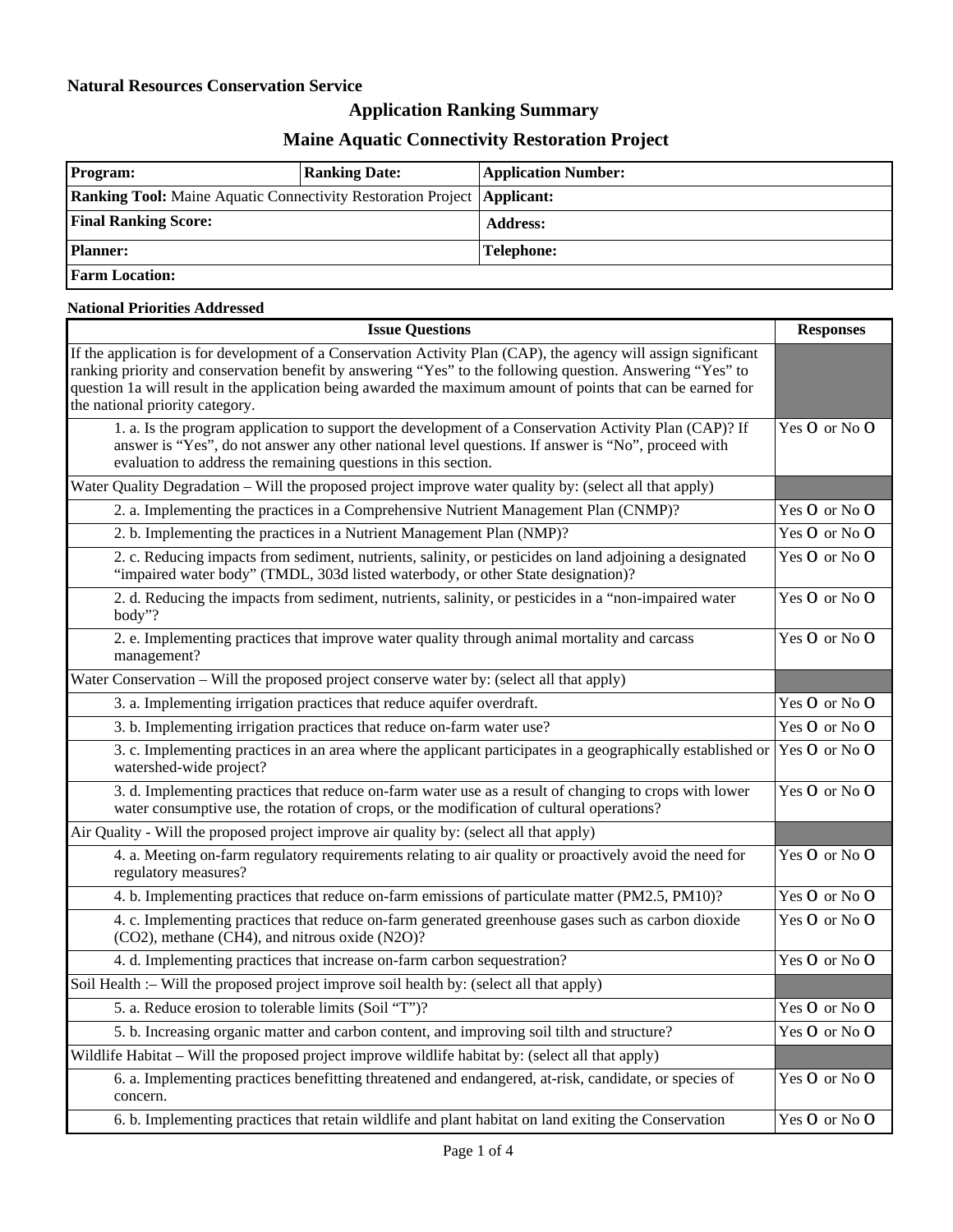| Reserve Program (CRP) or other set-aside program?                                                                                           |                   |
|---------------------------------------------------------------------------------------------------------------------------------------------|-------------------|
| 6. c. Implementing practices benefitting honey bee populations or other pollinators?                                                        | Yes $O$ or No $O$ |
| 6. d. Implementing land-based practices that improve habitat for aquatic wildlife?                                                          | Yes $O$ or No $O$ |
| Plant and Animal Communities: Will the proposed project improve plant and animal communities by: (select all<br>that apply)                 |                   |
| 7. a. Implementing practices that result in the management control of noxious or invasive plant species<br>on non-cropland?                 | Yes O or No O     |
| 7. b. Implementing practice in an Integrated Pest Management Plan (IPM)?                                                                    | Yes $O$ or No $O$ |
| Energy Conservation– Will the proposed project reduce energy use by: (select all that apply)                                                |                   |
| 8. a. Reducing on-farm energy consumption?                                                                                                  | Yes O or No O     |
| 8. b. Implementing practice(s) identified in an approved AgEMP or energy audit, which meet ASABE<br>S612 criteria?                          | Yes $O$ or No $O$ |
| Business Lines – Will the practices to be scheduled in the "EQIP Plan of Operations" result in:                                             |                   |
| 9. a. Enhancement of existing conservation practice(s) or conservation systems already in place at the<br>time the application is received? | Yes $O$ or No $O$ |

### **State Issues Addressed**

| <b>Issue Questions</b>                                                                                                                                                                                                                                                                                                                                                                                                            | <b>Responses</b> |
|-----------------------------------------------------------------------------------------------------------------------------------------------------------------------------------------------------------------------------------------------------------------------------------------------------------------------------------------------------------------------------------------------------------------------------------|------------------|
| If the application is for development of a Conservation Activity Plan (CAP), the agency will assign significant<br>ranking priority and conservation benefit by answering "Yes" to the following question. Answering "Yes" to<br>question 1 will result in the application being awarded the maximum amount of points that can be earned for the<br>State priority category.                                                      |                  |
| 1. Is the program application to support the development of a Conservation Activity Plan (CAP)? If<br>answer is "Yes", do not answer any other State level questions. If answer is "No", proceed with<br>evaluation to address the remaining questions in this section. (400 points)                                                                                                                                              | Yes O or No O    |
| If the application is NOT for a CAP, answer the following questions as applicable. Answer ONLY ONE of 2a,<br>2b, 2c, or 2d - The Project target species: Note: if multiple projects targeting different species are included in the<br>application, chose the response based on a project with the highest priority fish species.                                                                                                 |                  |
| 2. a. Atlantic salmon and is in mapped designated Critical Habitat for Atlantic salmon (90 points)                                                                                                                                                                                                                                                                                                                                | Yes O or No O    |
| 2. b. River herring, depressed or extirpated populations (70 points)                                                                                                                                                                                                                                                                                                                                                              | Yes O or No O    |
| 2. c. Brook Trout, Regional Initiative-Eastern Brook Trout Joint Venture (40 points)                                                                                                                                                                                                                                                                                                                                              | Yes O or No O    |
| 2. d. State listed aquatic species (i.e. wood, blanding's turtles) "hits" within .5 mile from site or within a<br>5-miles radius within the connected freshwater network. (30 points)                                                                                                                                                                                                                                             | Yes O or No O    |
| Species benefit: Answer ONLY ONE of 3a, 3b, or 3c                                                                                                                                                                                                                                                                                                                                                                                 |                  |
| 3. a. Mapped as a designated Critical Habitat for Atlantic salmon and full barrier removal will allow<br>salmon access to suitable upstream spawning and or rearing habitat. (90 points)                                                                                                                                                                                                                                          | Yes O or No O    |
| 3. b. River herring is the target species and full barrier removal will allow access to historic breeding<br>grounds. (70 points)                                                                                                                                                                                                                                                                                                 | Yes O or No O    |
| 3. c. Mapped as a Priority Brook Trout watershed and will benefit brook trout, but Atlantic salmon.<br>cannot access site due to a downstream permanent natural or man-made barrier. If the downstream<br>barrier has a verified working fishway, or DMR trucks Atlantic salmon around the barrier, choose 2a<br>instead. (50 points)                                                                                             | Yes O or No O    |
| Aquatic Organism Passage Barrier Severity (e.g., dams, road-stream crossings, remnant log drive dams, side<br>channels, and other man-made barriers): Choose only one of 4a, 4b, or 4c                                                                                                                                                                                                                                            |                  |
| 4. a. All of the projects in the application have been identified as meeting Maine Road-Stream Crossing<br>Barrier Survey criteria as complete AOP barriers (i.e., perched culverts and/ or other severe physical<br>barriers inhibiting passage and affects AOP throughout the year). i.e. meets perennial definition; OR is an<br>impassible dam, i.e. without a verified functioning fishway. (50 points)                      | Yes O or No O    |
| 4. b. Not all, but at least one of the projects in the application have been identified as meeting Maine<br>Road-Stream Crossing Barrier Survey criteria as complete AOP barriers (i.e., perched culverts and/ or<br>other severe physical barriers inhibiting passage and affects AOP throughout the year), i.e. meets<br>perennial definition; OR is an impassible dam i.e. without a verified functioning fishway. (40 points) | Yes O or No O    |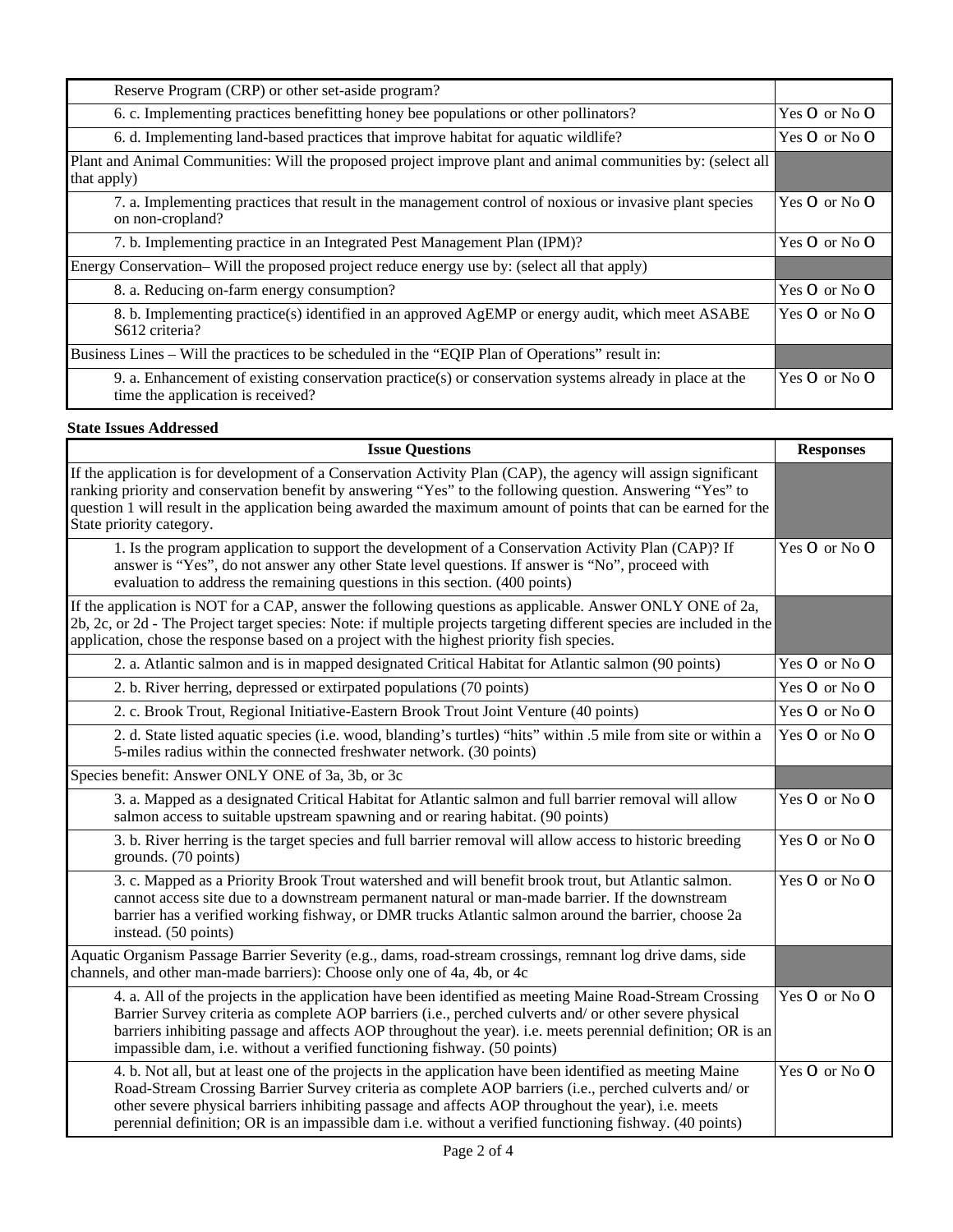| 4. c. All of the projects in the application have been identified as meeting Maine Road-Stream Crossing<br>Barrier Survey criteria for a PARTIAL AOP barrier (i.e., velocity barrier, low-flow barrier, or perched),<br>OR is a partial barrier not associated with a road-stream crossing (e.g., remnant log drive dam, blocked<br>side channel, debris dam). (20 points)                                                                                                                                                                                                                                                                   | Yes O or No O     |
|----------------------------------------------------------------------------------------------------------------------------------------------------------------------------------------------------------------------------------------------------------------------------------------------------------------------------------------------------------------------------------------------------------------------------------------------------------------------------------------------------------------------------------------------------------------------------------------------------------------------------------------------|-------------------|
| Upstream miles accessible after Barrier Removal, NOTE: All solid blue lines in ArcGIS above the project<br>site(s) count toward total upstream miles newly available for passage of target species after barrier removal.<br>Accessible stream mile calculation stops at the 1st upstream partial or complete barrier for the target species,<br>which is typically the next road-stream crossing. For applications with multiple projects on different tributaries<br>and that are not in succession use the project with the greatest upstream stream miles reconnected after barrier<br>removal. Choose only one of 5a, 5b, 5c, 5d, or 5e |                   |
| 5. a. Greater than 4.0 upstream miles accessible after barrier removal (75 points)                                                                                                                                                                                                                                                                                                                                                                                                                                                                                                                                                           | Yes O or No O     |
| 5. b. Greater than 2.5 up to 4.0 upstream miles accessible after barrier removal (60 points)                                                                                                                                                                                                                                                                                                                                                                                                                                                                                                                                                 | Yes O or No O     |
| 5. c. Greater than 1.5 up to 2.5 upstream miles accessible after barrier removal (35 points)                                                                                                                                                                                                                                                                                                                                                                                                                                                                                                                                                 | Yes O or No O     |
| 5. d. greater than 0.25 up to 1.5 upstream miles accessible after barrier removal (25 points)                                                                                                                                                                                                                                                                                                                                                                                                                                                                                                                                                | Yes O or No O     |
| 5. e. .01 up to 0.25 upstream miles accessible after barrier removal (1 points)                                                                                                                                                                                                                                                                                                                                                                                                                                                                                                                                                              | Yes O or No O     |
| Historic Breeding Pond Alewife Carrying Capacity after Barrier Removal. Alewife carrying capacity = surface<br>acres x 235. No points will be given if barriers above and below the project still exist eliminating access to pond<br>or lake for alewives. Choose only one of 6a, 6b, or 6c                                                                                                                                                                                                                                                                                                                                                 |                   |
| 6. a. Alewife Carrying Capacity is greater than 300,000 (60 points)                                                                                                                                                                                                                                                                                                                                                                                                                                                                                                                                                                          | Yes O or No O     |
| 6. b. Alewife Carrying Capacity is less than 300,000, but greater than 100,000 (40 points)                                                                                                                                                                                                                                                                                                                                                                                                                                                                                                                                                   | Yes O or No O     |
| 6. c. Alewife Carrying Capacity is less than or equal to 100,000 (20 points)                                                                                                                                                                                                                                                                                                                                                                                                                                                                                                                                                                 | Yes $O$ or No $O$ |
| Stream Habitat Complexity/Function Practice Scenario. Choose only one of 7a, 7b, or 7c.                                                                                                                                                                                                                                                                                                                                                                                                                                                                                                                                                      |                   |
| 7. a. Stream habitat complexity enhancement to be implemented (i.e., large wood placements, remnant<br>log drive dam removal, obstruction removal, boulder clusters, or floodplain connectivity, and riparian<br>buffer establishment) (35 points)                                                                                                                                                                                                                                                                                                                                                                                           | Yes O or No O     |
| 7. b. Engineered stream habitat complexity enhancement to be implemented (i.e., engineered rock stream<br>barbs, and rock J-hooks) (20 points)                                                                                                                                                                                                                                                                                                                                                                                                                                                                                               | Yes O or No O     |
| 7. c. Streambank stabilization, or similar conservation practices adjacent to a water body that will<br>enhance aquatic environments. (10 points)                                                                                                                                                                                                                                                                                                                                                                                                                                                                                            | Yes O or No O     |

#### **Local Issues Addressed**

| <b>Issue Questions</b>                                                                                                                                                                                                                                                                                                                                                       | <b>Responses</b>  |
|------------------------------------------------------------------------------------------------------------------------------------------------------------------------------------------------------------------------------------------------------------------------------------------------------------------------------------------------------------------------------|-------------------|
| If the application is for development of a Conservation Activity Plan (CAP), the agency will assign significant<br>ranking priority and conservation benefit by answering "Yes" to the following question. Answering "Yes" to<br>question 1 will result in the application being awarded the maximum amount of points that can be earned for the<br>Local priority category. |                   |
| 1. Is the program application to support the development of a Conservation Activity Plan (CAP)? If<br>answer is "Yes", do not answer any other Local level questions. If answer is "No", proceed with<br>evaluation to address the remaining questions in this section. 250 points                                                                                           | Yes O or No O     |
| If the application is NOT for a CAP, answer the following questions as applicable. Structure removal: Choose<br>only one of 2a, 2b or 2c                                                                                                                                                                                                                                     |                   |
| 2. a. All projects planned in the application are full barrier removals (e.g. dam removal, road<br>decommission) (75 points)                                                                                                                                                                                                                                                 | Yes O or No O     |
| 2. b. <100% of projects planned in the application are full barrier removals (e.g. dam removal, road<br>decommission) with no engineered AOP structures (e.g. stream simulation road stream crossings,<br>technical fishway (65 points)                                                                                                                                      | Yes O or No O     |
| 2. c. 100 % projects planned in the application consist of stream simulation road stream crossings, or<br>technical fishway (50 points)                                                                                                                                                                                                                                      | Yes $O$ or No $O$ |
| Connectivity to of AOP migratory habitat: Choose only one of 3a, 3b, 3c or 3d.                                                                                                                                                                                                                                                                                               |                   |
| 3. a. At least one project in the application reconnects (provides full passage) of a freshwater ecosystem<br>to the saltwater. (100 points)                                                                                                                                                                                                                                 | Yes O or No O     |
| 3. b. At least one project in the application will provide for increased tidal flow to mapped coastal<br>wetlands including tidal salt, brackish or freshwater marshes, tidal mudflats, sand flats, tidal creeks, or                                                                                                                                                         | Yes O or No O     |